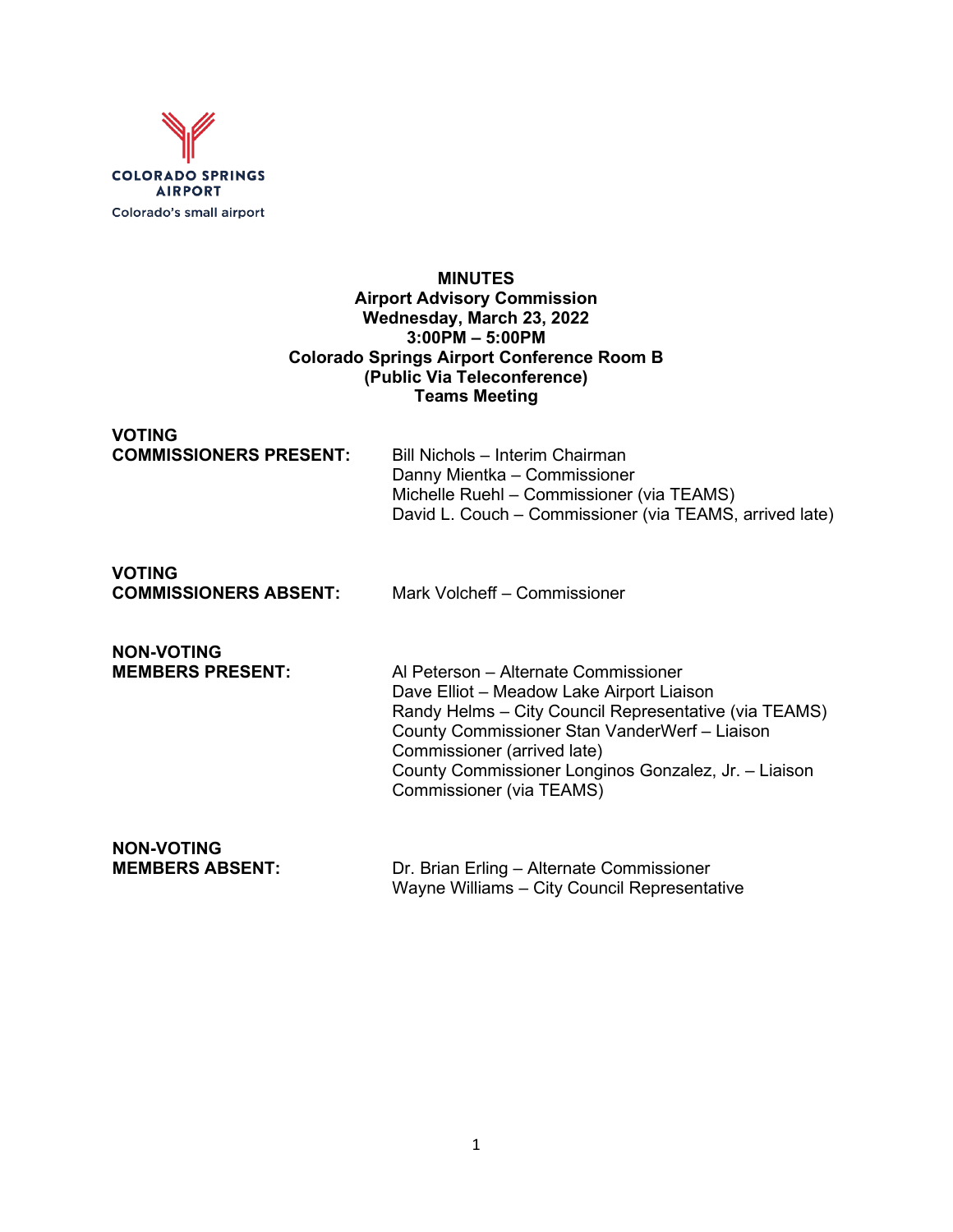**CITY STAFF PRESENT:** Greg Phillips – Director of Aviation Michael Gendill – Senior Attorney Jennifer Cook – Executive Assistant Dana Jackson – Properties Manager Kristine Andrews – Environmental Health & Safety Specialist Joe Nevill – Air Service Development Manager Chris Padilla – Senior Analyst Ivette Rentas – Customer Relations Coordinator (via TEAMS) Josh MacCammon, Air Service Development Analyst II (via TEAMS)

#### **GUESTS PRESENT:** Bob Sedlacek – Paradies Wayne Heilman – The Gazette Craig Dossey – El Paso County (via TEAMS) Nina Ruiz – El Paso County (via TEAMS) Hilary Fletcher – Jviation (via TEAMS) Tony Davis – Jviation (via TEAMS) Other attendees via phone were unknown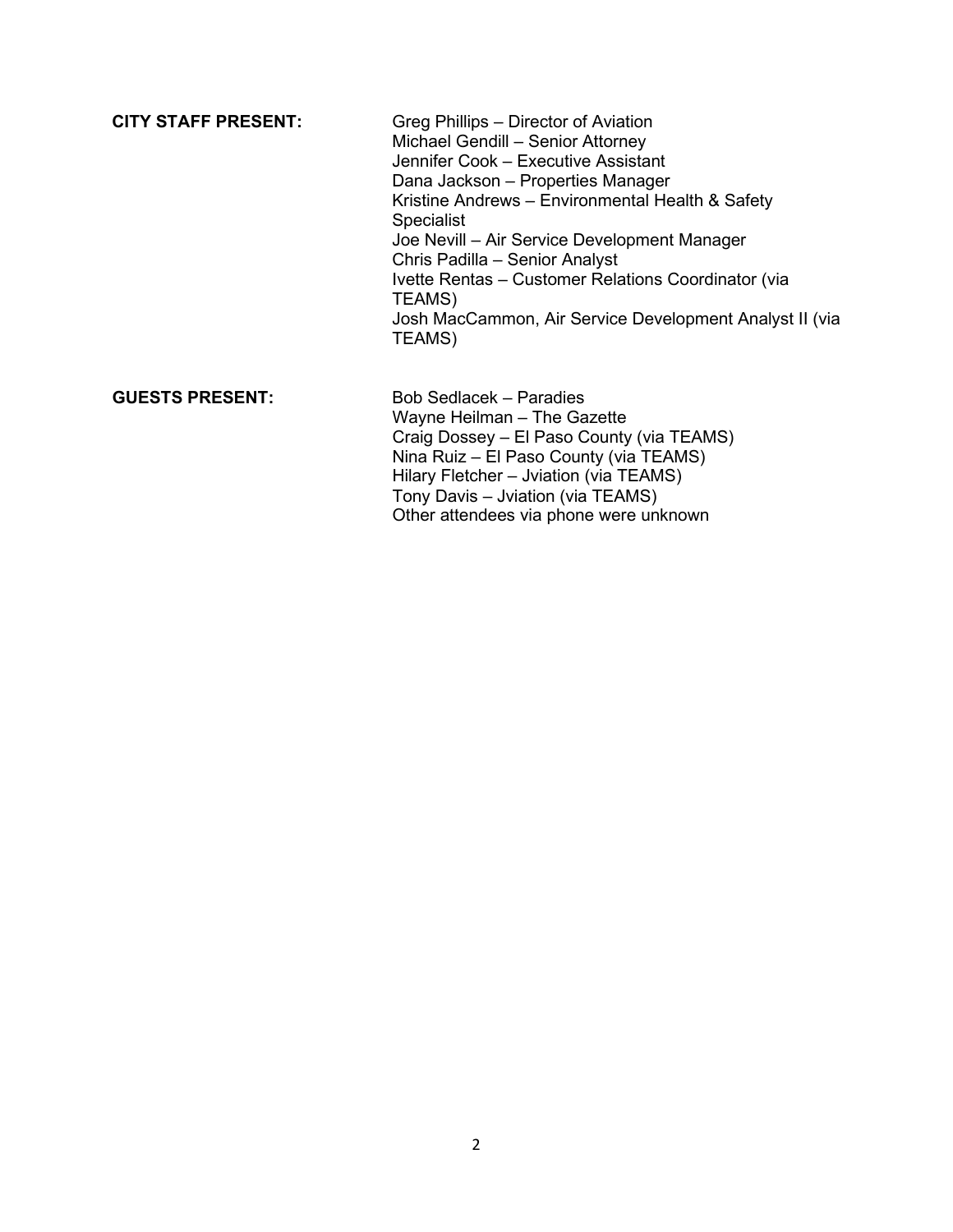## **I. MEETING CALLED TO ORDER at 3: 01PM MARCH 23, 2022, by INTERIM CHAIRMAN NICHOLS**

## **II. APPROVAL OF THE FEBRUARY 23, 2022 MEETING MINUTES**

Alternate Commissioner Peterson made a motion to approve the February 23, 2022 meeting minutes. Commissioner Ruehl seconded.

Discussion: None

## VOTE: **APPROVED (Unanimous, Roll Call Passes 4 Yes).**

## **III. COMMUNICATIONS**

• Interim Chairman Nichols added to the agenda a Master Plan update under the Director's Airport Business Report (item VI, section A, first bullet point).

## **IV. PUBLIC COMMENT**

• None

## **V. NEW BUSINESS AND REPORT ITEMS**

**A. Land Use Review –** Kris Andrews

Kris Andrews presented seven (7) Land Use Items.

Commissioner Mientka made a motion to recommend approval of Land Use Items #1, #2, #3, and #5 as presented by airport staff. Alternate Commissioner Peterson seconded.

## VOTE: **APPROVED (Unanimous, Roll Call Passes 4 Yes)**

Land Use Item #4: Briefed

Kris Andrews gave a detailed briefing on Land Use Item #4, request by First & Main, LLC for approval of a minor amendment development plan to the South Carefree Circle telecommunications facility. The amendment includes the installation of a new Verizon Wireless communication facility antenna removing existing antennas and replacing with twelve (12) new antennas on an existing 60-foot-high tower with no change in height. The site is currently zoned PBC/AO (Planned Business Center/Airport Overlay) and located northwest of Tutt Boulevard and South Carefree Circle.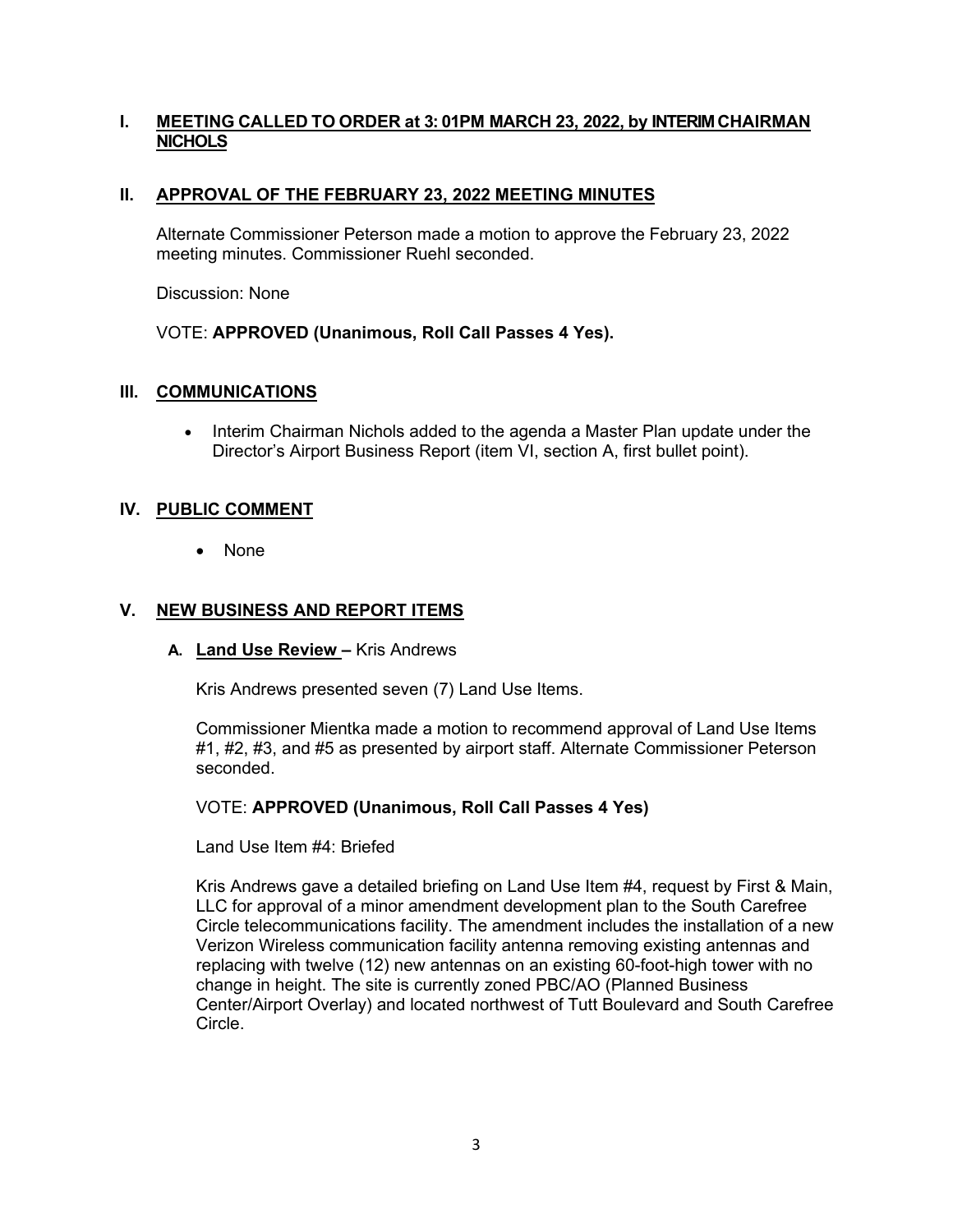Land Use Item #6: Briefed

Kris Andrews gave a detailed briefing on Land Use Item #6, request by Retherford Enterprises, Inc., on behalf of Verizon Wireless for approval of a minor amendment to an existing development plan. The amendment includes a collocation to an existing facility and removing and replacing equipment and antennas with no changes to the tower height. The site is zoned PBC/UV/CU/AO (Planned Business Center with Use Variance, Conditional Use and Airport Overlay) and consists of 5.91 acres. The facility is located southeast of South Academy Boulevard and Fountain Boulevard at 1803 S Academy Blvd.

Discussion: Interim Chairman Nichols asked for clarification on the activation of C-Band.

Ensuing a detailed discussion regarding 5G and C-Band, the discussion was tabled pending additional information.

Commissioner Mientka made a motion to table approval of Land Use Items #4 and #6 as presented by airport staff pending additional information. Alternate Commissioner Peterson seconded.

#### VOTE: **TABLED (Unanimous, Roll Call Passes 4 Yes)**

Land Use Item #7: Briefed

Kris Andrews gave a detailed briefing on Land Use Item #7, request by Kimley-Horn on behalf of Rockwood Homes LLC for approval of a rezone for Claremont Ranch West from PUD CAD-O (Commercial/Hotel District with Commercial Airport District Overlay) to the RM-30 (Residential Multifamily) CAD-O District. The parcel is located in the northeast corner of Marksheffel Road and US 24 intersection. The property consists of ±9.8 acres. **Concurrent Request**: Request for approval of an amendment to the Claremont Ranch Sketch Plan to change proposed land use from Hotel/Commercial to Multi-family Residential.

Discussion: Interim Chairman Nichols asked for clarification of permissible residential development within Accident Potential Zone 2 (APZ-2). Kris Andrews responded that residential development within APZ-2 is restricted under the City of Colorado Springs Zoning Codes, but residential developments within APZ-2 under the El Paso County Zoning Codes is permitted.

Ensuing a detailed discussion regarding residential development within APZ-2 under the City of Colorado Springs Zoning Codes and the El Paso County Zoning Codes, the Commission was provided with sufficient information to render a recommendation.

Interim Chairman Nichols made a motion to recommend approval of Land Use Item #7 based upon airport staff recommendations and conditions of approval as stated in the Land Use Item. Alternate Commissioner Peterson seconded.

#### VOTE: **APPROVED (Unanimous, Roll Call Passes 4 Yes)**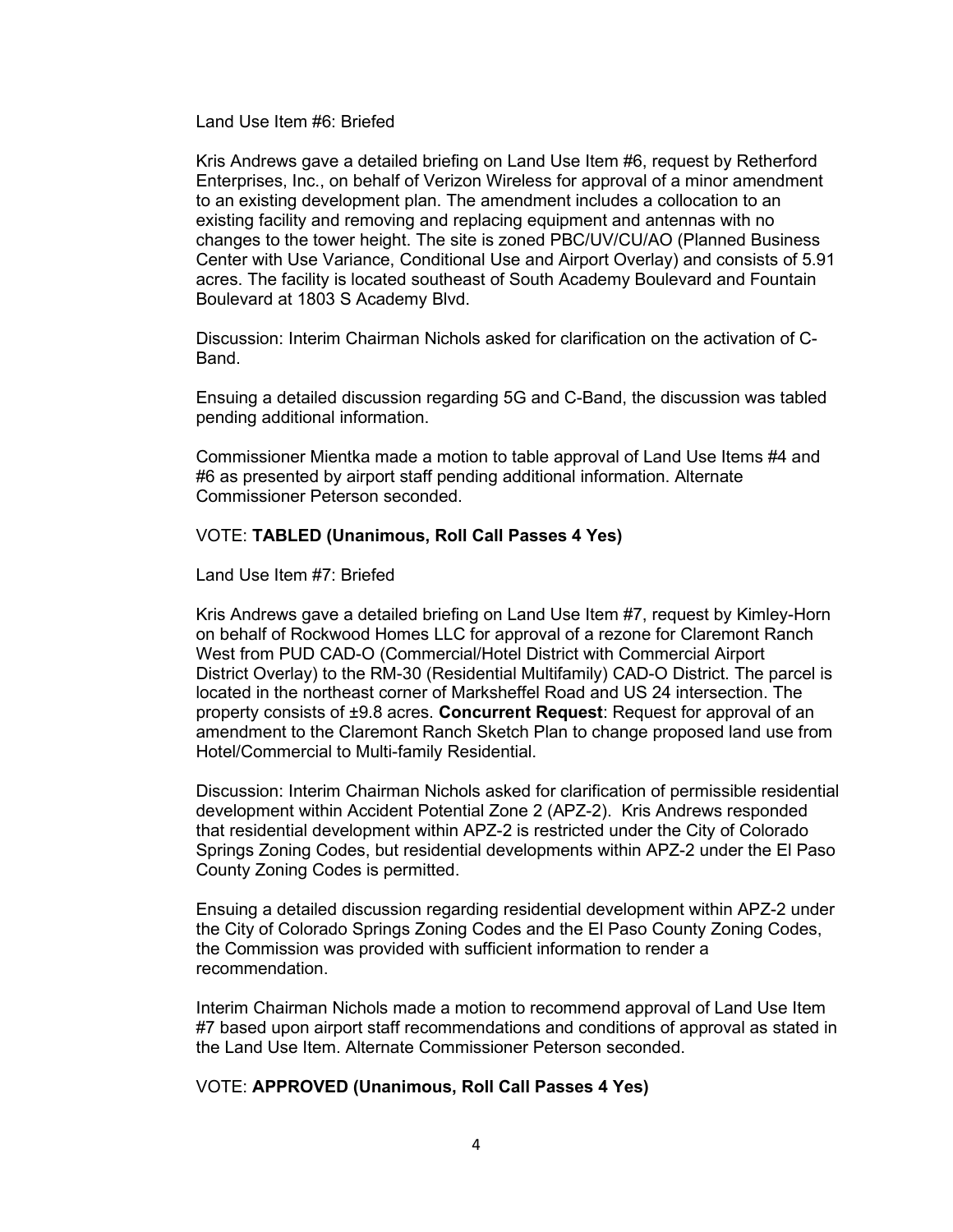## **B. Director's Airport Business Report**

## • **Master Plan**

- o Introduction of Tyler Hardman, Airport Planner
- $\circ$  Tony Davis, Planning Project Manager with Jviation, provided an update of the Colorado Springs Airport (COS) Master Plan to the Airport Advisory Commission.
- $\circ$  Public and user group meetings will be held virtually on Wednesday, March 30, 2022. Meeting links listed on [www.coloradospringsairportmasterplan.com](http://www.coloradospringsairportmasterplan.com/)

## • **Project Status Report**

- o Airport/Airfield construction report presented by Greg Phillips.
- $\circ$  Taxiway Bravo rehabilitation scaled back due to funding and supply chain issues.

## • **Traffic Trend Report**

- o The airline data analysis was presented by Joe Nevill.
- $\circ$  Colorado Springs Airport (COS) had 69,894 enplanements for the month of February 2022, 148.6 percent increase over February 2021.
- $\circ$  February 2022 seats were 92,367 between all five carriers, COS has 87.3 percent more seats in the market than in February 2021.
- o Delta Air Lines announced nonstop service to Atlanta (ATL) would begin August 9, 2022, offering direct and worldwide connecting options.

## • **COS Financial Report**

o COS financial report presented by Chris Padilla.

## • **Airport Business Development Report**

- o Airport business development report presented by Dana Jackson.
- $\circ$  General Aviation (GA) has several developments/properties in varying stages of negotiations.
- o The hotel site will tentatively commence construction in April/May 2022.
- $\circ$  US Forest Service (USFS) tanker base and storage facility to be completed in May 2022.
- o Flywheel East (spec office) and Aerospace developments continue construction.

## **C. General Business –** Director Greg Phillips

- Greg Phillips shared that during the City Council meeting held on March 22, 2022, the Colorado Asphalt Paving Association (CAPA) presented COS with the "Best in Colorado" award in the airport category for the 2021 pavement rehabilitation project to west runway – Runway 17R/35L.
- The US Forest Service (USFS) tanker base facility will have a ribbon cutting on May 25, 2022.
- City Council has posted the Airport Advisory Commission (AAC) vacancies to begin the process to fill them.